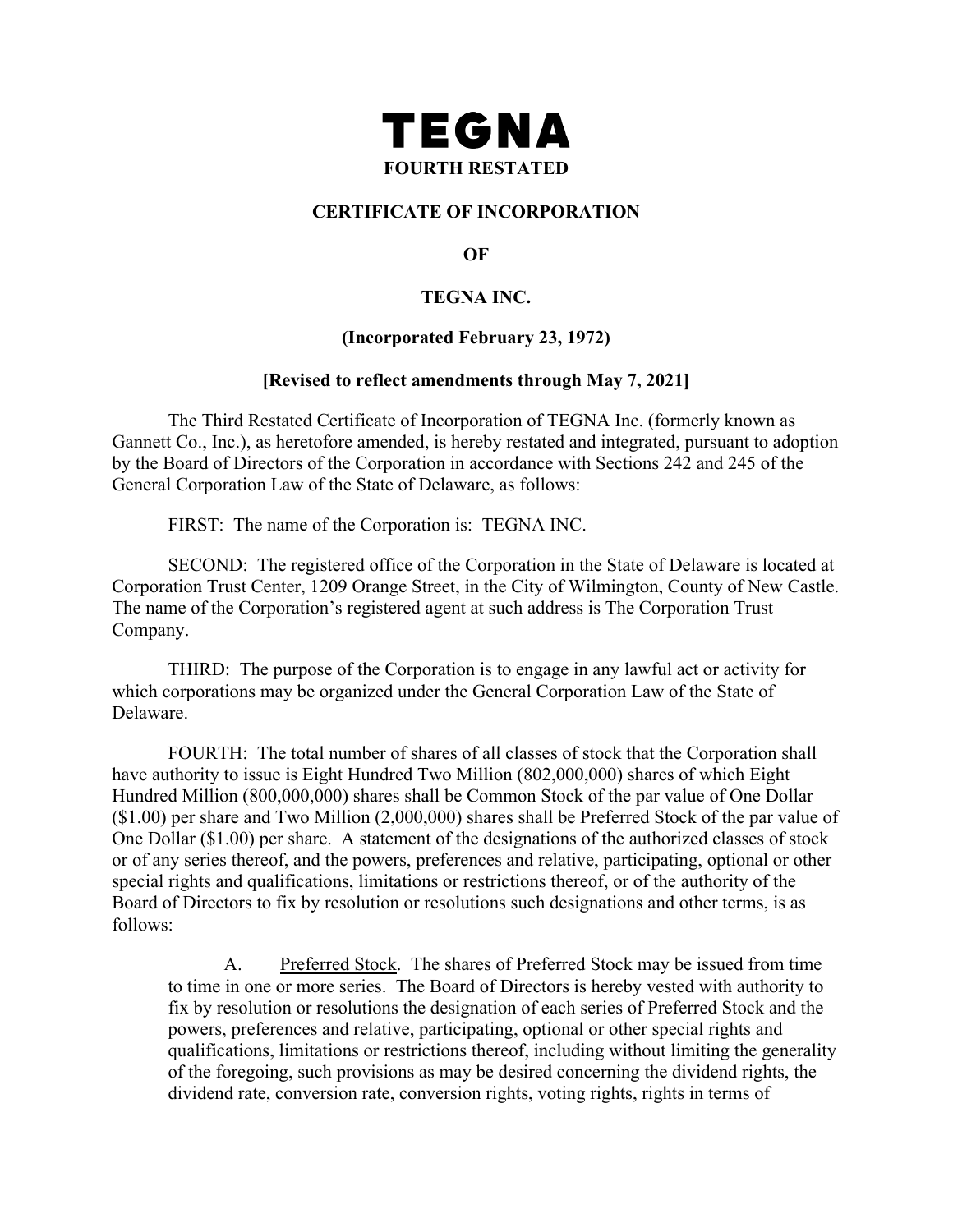redemption (including sinking fund provisions), the redemption price or prices, and the liquidation preferences and such other subjects or matters as may be fixed by resolution or resolutions of the Board of Directors under the General Corporation Law of Delaware, and to fix the number of shares constituting any such series, and to increase or decrease the number of shares of any such series (but not below the number of shares thereof then outstanding). In case the number of shares of any such series shall be so decreased, the shares constituting such decrease shall resume the status which they had prior to the adoption of the resolution or resolutions originally fixing the number of shares of such series.

B. Common Stock. Subject to all of the preferences and rights of the Preferred Stock or a series thereof that may be fixed by a resolution or resolutions of the Board of Directors, (i) dividends may be paid on the Common Stock of the Corporation as and when declared by the Board of Directors, out of funds of the Corporation legally available for the payment of such dividends, and (ii) each share of the Common Stock of the Corporation will be entitled to one vote on all matters on which such stock is entitled to vote.

### FIFTH:

<span id="page-1-0"></span>Section 1. Election of Directors. Election of directors need not be by written ballot unless and to the extent the By-laws of the Corporation so provide.

Section 2. Number, Election and Terms. Except as otherwise fixed pursuant to the provisions of Article [FOURTH](#page-0-0) hereof relating to the rights of the holders of any class or series of stock having a preference over the Common Stock as to dividends or upon liquidation to elect additional directors under specified circumstances, the number of the directors of the Corporation shall be fixed from time to time by or pursuant to the By-laws. Without limiting the term of any director previously elected, any director elected to the Board of Directors after the 2007 annual meeting of stockholders shall hold office until the first annual meeting of stockholders following his or her election and until a successor shall have been elected and qualified or until the director's prior death, resignation or removal.

Section 3. Stockholder Nomination of Director Candidates. Advance notice of stockholder nominations for the election of directors and of any stockholder proposals to be considered at an annual stockholder meeting shall be given in the manner provided in the By-laws.

Section 4. Newly Created Directorships and Vacancies. Except as otherwise fixed pursuant to the provisions of Article [FOURTH](#page-0-0) hereof relating to the rights of the holders of any class or series of stock having a preference over the Common Stock as to dividends or upon liquidation to elect additional directors under specified circumstances, newly created directorships resulting from any increase in the number of directors and any vacancies on the Board of Directors resulting from death, resignation, disqualification, removal or other cause shall be filled by the affirmative vote of a majority of the remaining directors then in office, even though less than a quorum of the Board of Directors. Any director elected in accordance with the preceding sentence shall hold office until the next succeeding annual meeting of stockholders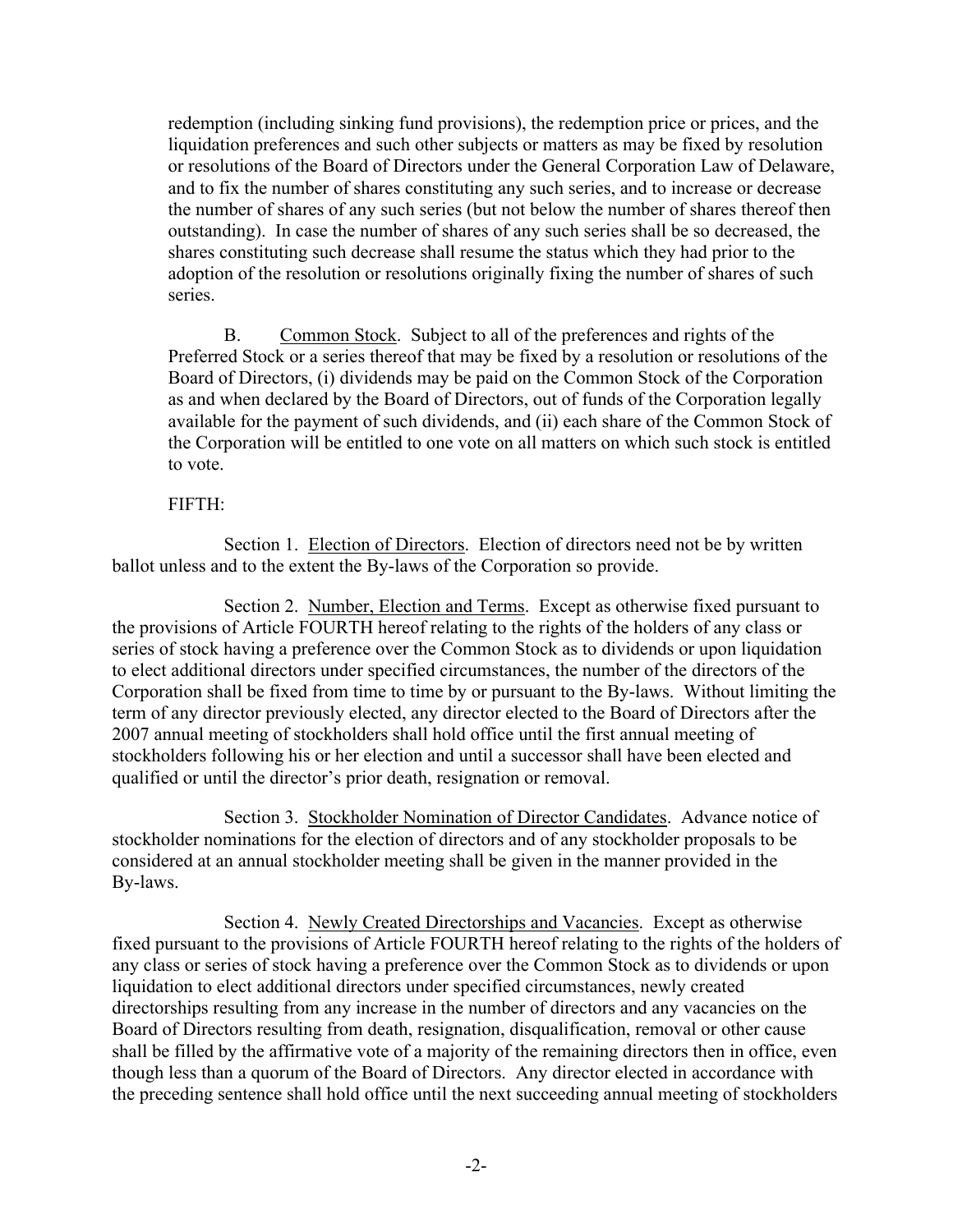following such director's election and until such director's successor shall have been elected and qualified. No decrease in the number of directors constituting the Board of Directors shall shorten the term of any incumbent director.

Section 5. Amendment or Repeal of this Article [FIFTH.](#page-1-0) Notwithstanding anything contained in this Certificate of Incorporation to the contrary, the affirmative vote of the holders of at least a majority of the voting power of the then outstanding Voting Stock, voting together as a single class, shall be required to alter, amend, adopt any provision inconsistent with or repeal this Article [FIFTH.](#page-1-0)

SIXTH: The Board of Directors shall have power to make, alter, amend and repeal the By-laws (except so far as the By-laws adopted by the stockholders shall otherwise provide). Any By-laws made by the directors under the powers conferred hereby may be altered, amended or repealed by the directors or by the stockholders.

SEVENTH: Any action required or permitted to be taken by the stockholders of the Corporation must be effected at a duly called annual or special meeting of such holders and may not be effected by any consent in writing by such holders. Except as otherwise required by law and subject to the rights of the holders of any class or series of stock having a preference over the Common Stock as to dividends or upon liquidation, special meetings of stockholders of the Corporation may be called only by the Chairman of the Board or the Board of Directors.

EIGHTH: A director of the Corporation shall not be personally liable to the Corporation or its stockholders for monetary damages for breach of fiduciary duty as a director, except for liability (i) for any breach of the director's duty of loyalty to the Corporation or its stockholders, (ii) for acts or omissions not in good faith or that involve intentional misconduct or a knowing violation of law, (iii) under Section 174 of the Delaware General Corporation Law, or (iv) for any transaction from which the director derived an improper personal benefit.

<span id="page-2-0"></span>NINTH: The Corporation reserves the right at any time and from time to time to amend, alter or repeal any provision contained in this Certificate of Incorporation in the manner now or as hereafter prescribed by law, and all rights, preferences and privileges conferred upon stockholders, directors and officers by and pursuant to this Certificate of Incorporation in its present form or as hereafter amended are subject to the right reserved in this Article [NINTH.](#page-2-0)

# TENTH:

<span id="page-2-1"></span>Section 1. Restrictions on Stock Ownership or Transfer. As contemplated by this Article [TENTH,](#page-2-1) the Corporation may restrict the ownership, or proposed ownership, of shares of capital stock of the Corporation by any person if such ownership or proposed ownership, either by itself or in combination with the ownership or proposed ownership of shares of capital stock of the Corporation by another person, or the exercise of any rights with respect to such shares of capital stock, (a) is or could be inconsistent with, or in violation of, any provision of the Federal Communications Laws (as hereinafter defined), (b) limits or impairs or could limit or impair any business activities or proposed business activities of the Corporation or any of its subsidiaries under the Federal Communications Laws, or (c) subjects or could subject the Corporation to any regulation, condition or restriction under the Federal Communications Laws to which the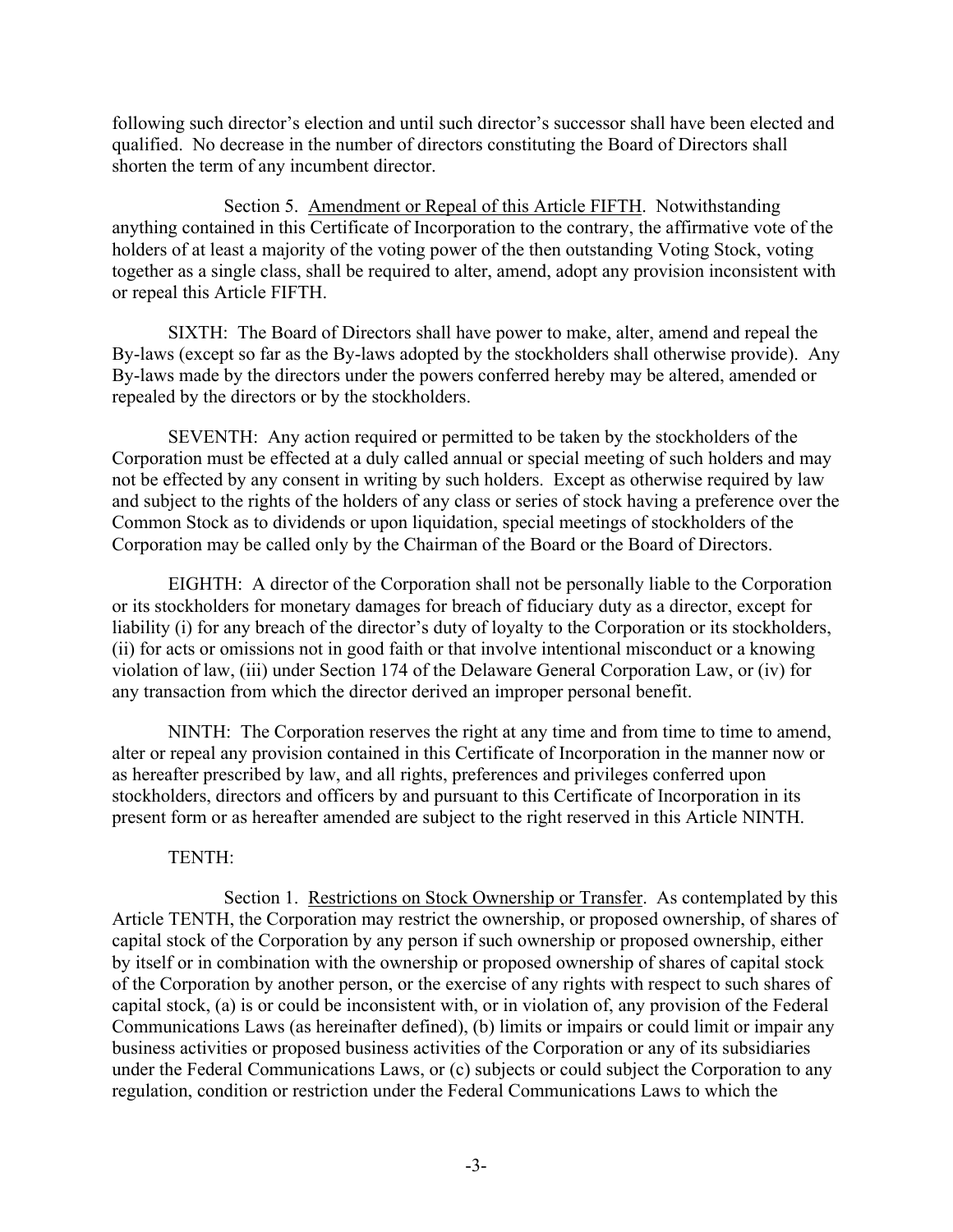Corporation would not be subject but for such ownership or proposed ownership or exercise of rights (clauses (a), (b), and (c), collectively, "FCC Regulatory Limitations"). For purposes of this Article [TENTH,](#page-2-1) the term "Federal Communications Laws" shall mean any law of the United States now or hereafter in effect (and any regulation thereunder), including, without limitation, the Communications Act of 1934, as amended, and regulations thereunder, pertaining to the ownership and/or operation or regulating the business activities of (x) any television or radio station, daily newspaper, cable television system, or other medium of mass communications or (y) any provider of programming content to any such medium.

<span id="page-3-0"></span>Section 2. Requests for Information. If the Corporation believes that the ownership or proposed ownership of, or the exercise of any rights with respect to, shares of capital stock of the Corporation by any person (whether by reason of a change in such person's ownership, a change in the number of shares outstanding overall or in any class, or for any other reason) may result in any FCC Regulatory Limitation and/or is or may be subject to any reporting requirement regarding such person under the Federal Communications Laws, such person shall furnish promptly to the Corporation such information (including, without limitation, information with respect to citizenship, ownership structure, other ownership interests and affiliations) as the Corporation shall request to determine whether such ownership, proposed ownership, or exercise of rights could result in any FCC Regulatory Limitation and/or to ensure compliance with any such reporting requirement.

<span id="page-3-1"></span>Section 3. Denial of Rights, Refusal to Transfer. If (a) any person from whom information is requested pursuant to [Section](#page-3-0) 2 of this Article [TENTH](#page-2-1) does not provide all the information requested by the Corporation within fifteen (15) days after such request, or (b) the Corporation shall conclude that a shareholder's ownership or proposed ownership of, or that a shareholder's exercise of any rights with respect to, shares of capital stock of the Corporation results or could result in any FCC Regulatory Limitation, then, in the case of either clause (a) or clause (b), the Corporation may (i) suspend those rights of stock ownership (including, without limitation, voting rights) the exercise of which causes or could cause such FCC Regulatory Limitation, (ii) refuse to permit the transfer of shares of capital stock of the Corporation to such person or allow such transfer but only on such terms and conditions as may be determined by the Corporation, (iii) redeem any or all shares of capital stock of the Corporation held by such person in accordance with the terms and conditions set forth in [Section](#page-4-0) 4 of this Article [TENTH,](#page-2-1) and/or (iv) exercise any and all appropriate remedies, at law or in equity, in any court of competent jurisdiction, against any such person, with a view towards obtaining such information or preventing or curing any situation which causes or could cause an FCC Regulatory Limitation; provided, however, that to the extent reasonably feasible without adversely affecting the ability of the Corporation to obtain any requested information or prevent or cure any situation which causes or could cause any FCC Regulatory Limitation, the Corporation shall use its good faith efforts (x) to cause any of the remedies listed in the preceding clauses (i)-(iv) of this sentence to be imposed in a substantially similar manner when imposed on similarly situated persons at substantially the same time, and (y) to minimize the impact of the exercise of any such remedy on the interests in the Corporation of the subject persons (and shall not exercise the redemption remedy set forth in clause (iii) to prevent or cure any situation which causes or could cause any FCC Regulatory Limitation unless the remedies set forth in clauses (i) and (ii) would be insufficient to so prevent or cure such situation). Any such suspension of rights or refusal to transfer pursuant to clauses (i) and (ii), respectively, of the immediately preceding sentence shall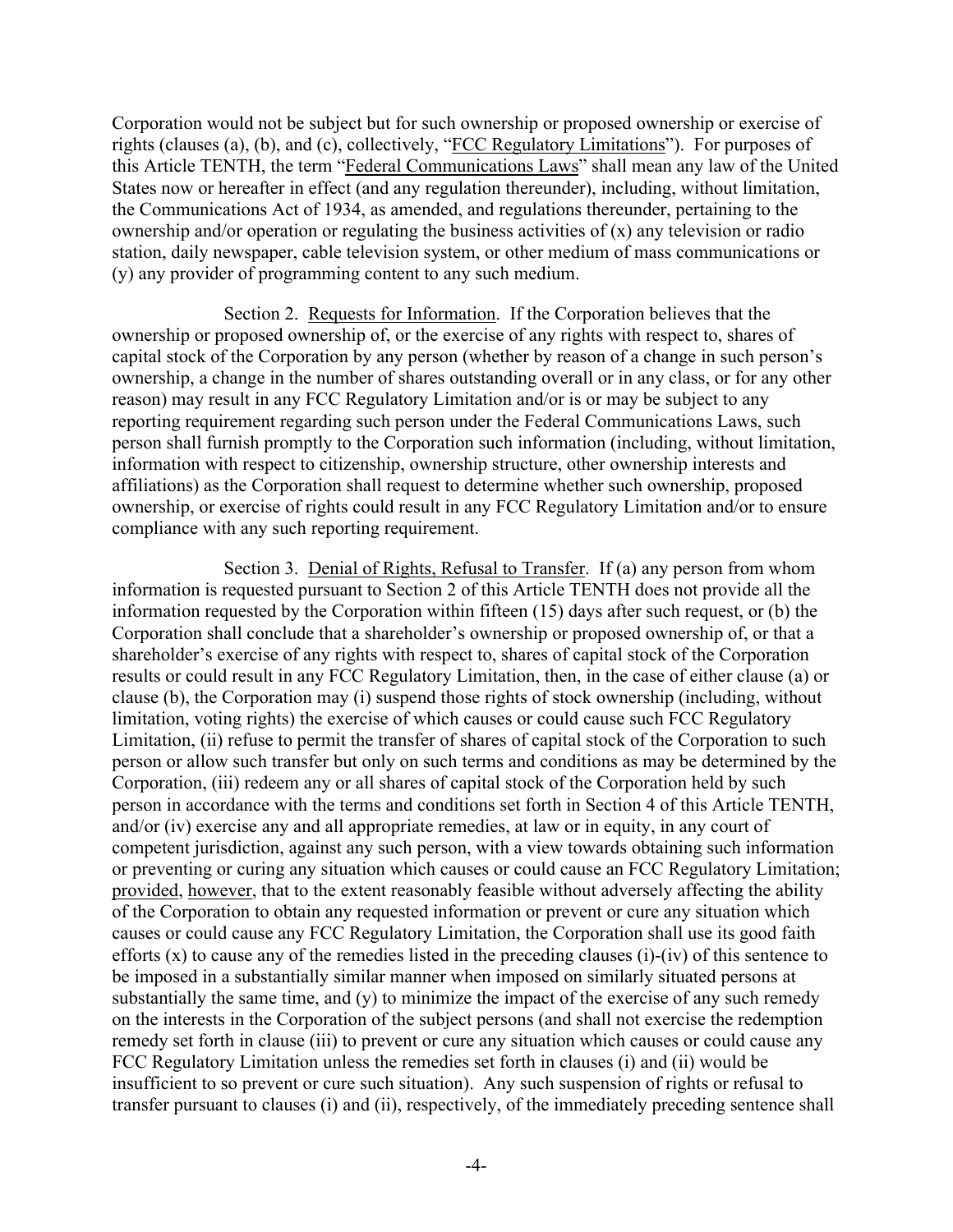remain in effect until the requested information has been received and/or the Corporation has determined that such transfer, or the exercise of such suspended rights, as the case may be, will not result in an FCC Regulatory Limitation, in which case the Corporation shall promptly so notify such transferee(s) or shareholder(s).

<span id="page-4-0"></span>Section 4. Terms and Conditions of Redemption. The terms and conditions of redemption pursuant to clause (iii) of the first sentence of [Section](#page-3-1) 3 of this Article [TENTH](#page-2-1) shall be as follows:

(a) the redemption price of any shares of the Corporation to be redeemed pursuant to clause (iii) of the first sentence of [Section](#page-3-1) 3 of this Article [TENTH](#page-2-1) shall be equal to the Fair Market Value (as hereinafter defined) of such shares;

(b) the redemption price of such shares will be paid in cash;

(c) if less than all such shares are to be redeemed, the shares to be redeemed shall be selected in such manner as shall be determined by the Corporation, which may include selection first of the most recently purchased shares thereof, selection by lot or selection in any other manner determined by the Corporation;

<span id="page-4-1"></span>(d) at least fifteen (15) days' prior written notice of the Redemption Date (as hereinafter defined) shall be given to the holders of the shares that have been selected to be redeemed (except for any such holder that has waived such notice in writing); provided that, notwithstanding the foregoing, the Redemption Date may be the date on which written notice is given to the holders of the shares that have been selected to be redeemed if the cash necessary to effect the redemption shall have been indefeasibly deposited in trust for the benefit of such holders and is then subject to prompt payment to them upon surrender to the Corporation of the share certificates or, in the case of uncertificated shares, other evidence of ownership, in each case in compliance with the policies and procedures of the Corporation's transfer agent and of the Depositary Trust Company, if applicable;

(e) from and after the Redemption Date, any and all rights of whatever nature in respect of the shares selected for redemption (including, without limitation, any rights to vote or participate in dividends declared on shares (including declared and unpaid dividends) of the same class or series as such shares), shall cease and terminate and the holders of such shares shall thenceforth be entitled only to receive the cash payable upon redemption; and

(f) such other terms and conditions as the Corporation shall determine that are necessary or advisable in connection with such redemption.

Section 5. Certain Definitions. For purposes of this Article [TENTH:](#page-2-1)

(a) "Fair Market Value" shall mean, with respect to a share of the Corporation of any class or series, the volume weighted average sales price for such a share on the principal national securities exchange on which such capital stock is then listed during the twenty (20) most recent trading days on which shares of stock of such class or series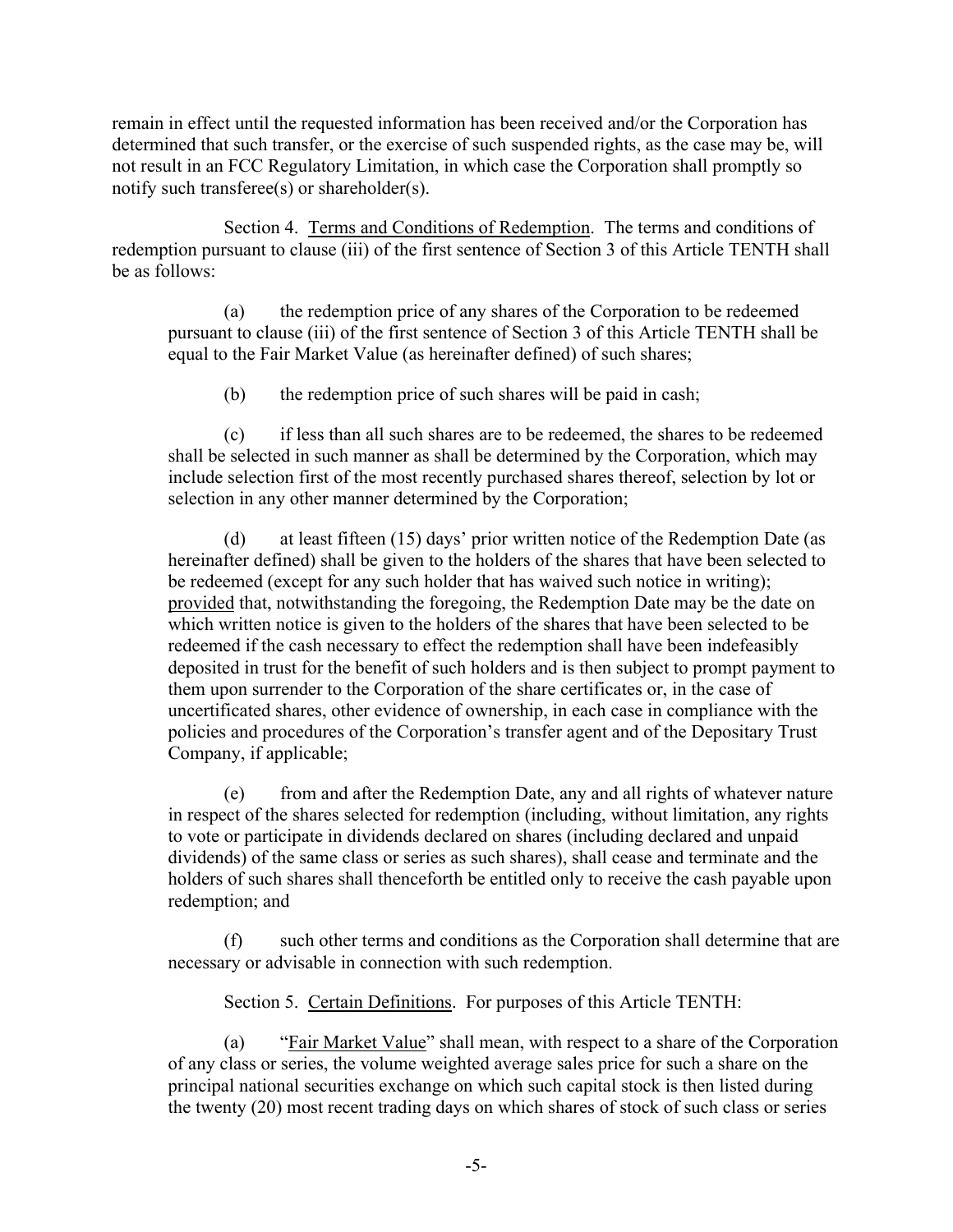shall have been traded preceding the day on which notice of redemption shall be given pursuant to [Section](#page-4-1) 4(d) of this Article [TENTH;](#page-2-1) provided, however, that if such shares are not listed for trading on any national securities exchange, Fair Market Value shall mean the average of the reported bid and asked prices in any over-the-counter quotation system selected by the Corporation during the twenty (20) most recent trading days during which such shares were traded immediately preceding the day on which notice of redemption shall be given pursuant to [Section](#page-4-1) 4(d) of this Article [TENTH,](#page-2-1) or if such shares are not listed for trading on any national securities exchange and trading of such shares is not reported in any over-the-counter quotation system, Fair Market Value shall be determined by the Corporation and its financial advisor.

"person" shall include not only natural persons but partnerships (limited or general), associations, corporations, limited liability companies, joint ventures, governmental entities, trusts, and other legal entities or organizations.

(c) "Redemption Date" shall mean the date fixed by the Board of Directors for the redemption of any shares of the Corporation pursuant to [Section 4\(d\)](#page-4-1) of this Article [TENTH.](#page-2-1)

(d) "regulation" shall include not only regulations but rules, published policies and published controlling interpretations by an administrative agency or body empowered to administer any Federal Communications Law.

Section 6. Legends. The Corporation may note on the certificates of its capital stock that the shares represented by such certificates are subject to the restrictions set forth in this Article [TENTH.](#page-2-1)

Section 7. Interpretation. The grant of specific powers to the Corporation and/or the Board of Directors under this Article [TENTH](#page-2-1) shall not be deemed to preclude or restrict the Corporation and/or the Board of Directors from pursuing, alternatively or concurrently, any other remedy or alternative course of action available to the Corporation. In the case of an ambiguity in the application of any of the provisions of this Article [TENTH,](#page-2-1) including any definition used herein, the Board of Directors shall have the power to determine the application of such provisions with respect to any situation based on its understanding or knowledge of the circumstances. The Corporation and/or Board of Directors shall have the power to determine whether to take any action or actions, which action or actions to take and the methods of implementing any action or actions to be taken, so long as any action taken is not contrary to the provisions of this Article [TENTH.](#page-2-1) All actions, calculations, interpretations and determinations which are done or made by the Corporation and/or the Board of Directors pursuant to this Article [TENTH](#page-2-1) shall be made in the Corporation's and/or the Board of Directors' sole discretion and shall be conclusive and binding on the Corporation and all other persons for all purposes of this Article [TENTH.](#page-2-1) Nothing in this Article [TENTH](#page-2-1) shall be construed to limit or restrict the Board of Directors in the exercise of its fiduciary duties under applicable law.

Section 8. Severability. If any provision of this Article [TENTH](#page-2-1) or the application of any such provision to any person under any circumstance shall be held invalid, illegal or unenforceable in any respect by a court of competent jurisdiction, such invalidity,